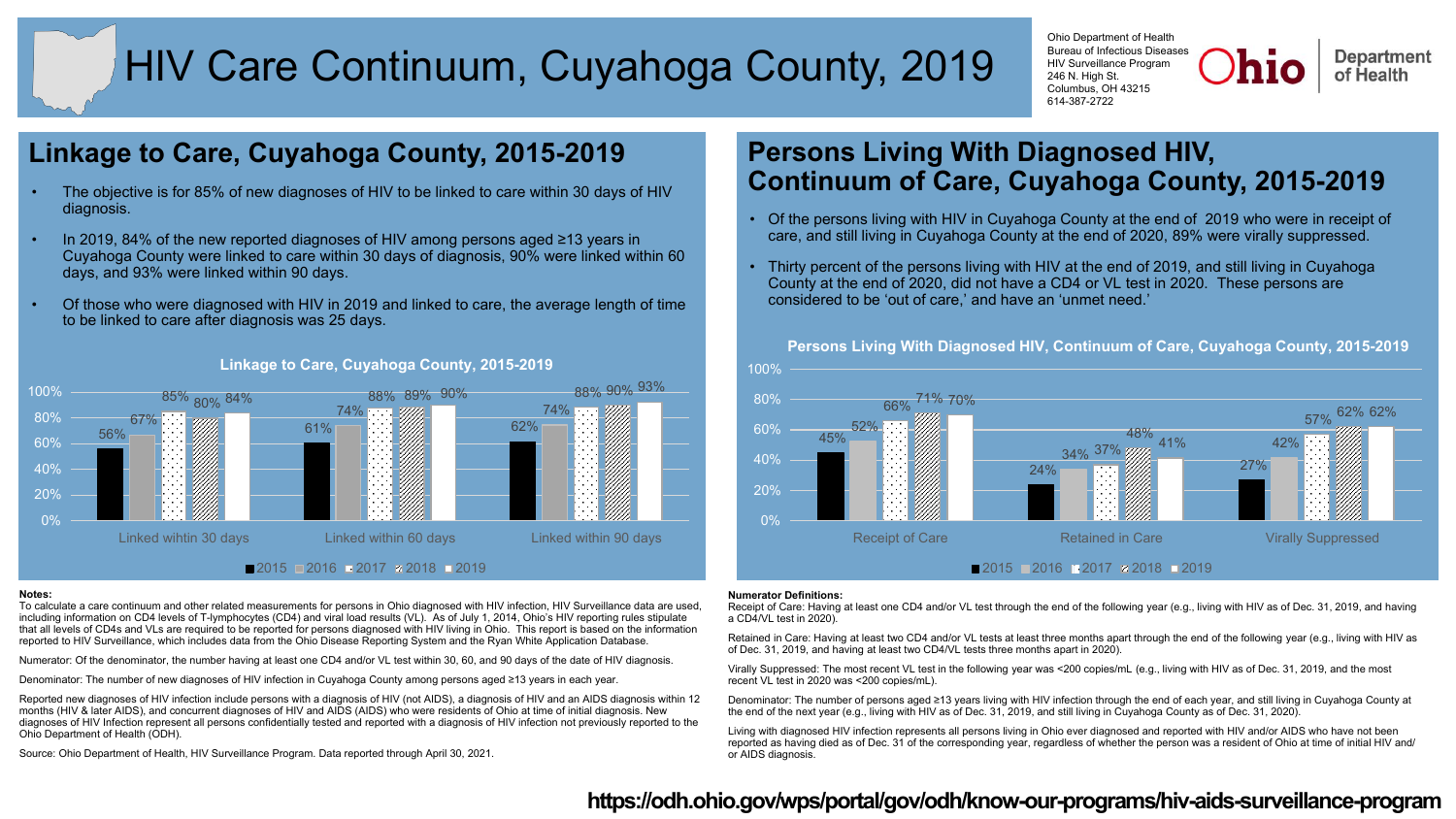|                                   | <b>Linkage to Care</b>   |                          |                       |               |                       |               |                 |  |  |  |  |
|-----------------------------------|--------------------------|--------------------------|-----------------------|---------------|-----------------------|---------------|-----------------|--|--|--|--|
|                                   |                          | 2019<br><b>Numerator</b> |                       |               |                       |               |                 |  |  |  |  |
| Sex at birth                      |                          | <b>Denominator</b>       |                       |               |                       |               |                 |  |  |  |  |
|                                   | Linked within 30 days    |                          | Linked within 60 days |               | Linked within 90 days |               | <b>Total</b>    |  |  |  |  |
|                                   | No.                      | $\frac{0}{0}$            | No.                   | $\frac{9}{6}$ | No.                   | $\frac{9}{6}$ |                 |  |  |  |  |
| Male                              | 115                      | 83%                      | 124                   | 90%           | 127                   | 92%           | 138             |  |  |  |  |
| Female                            | 19                       | 86%                      | 20                    | 91%           | 21                    | 95%           | 22              |  |  |  |  |
| Age                               |                          |                          |                       |               |                       |               |                 |  |  |  |  |
| $13 - 14$                         | -                        |                          |                       |               |                       |               | -               |  |  |  |  |
| 15-19                             | $\overline{7}$           | 88%                      | $\overline{7}$        | 88%           | $\overline{7}$        | 88%           | 8               |  |  |  |  |
| $\overline{20} - 24$              | 30                       | 81%                      | 32                    | 86%           | 33                    | 89%           | 37              |  |  |  |  |
| $25 - 29$                         | 30                       | 83%                      | 33                    | 92%           | 33                    | 92%           | 36              |  |  |  |  |
| $30 - 34$                         | 23                       | 88%                      | 24                    | 92%           | 26                    | 100%          | 26              |  |  |  |  |
| 35-39                             | 11                       | 85%                      | 13                    | 100%          | 13                    | 100%          | 13              |  |  |  |  |
| 40-44                             | 6                        | 67%                      | 7                     | 78%           | $\overline{7}$        | 78%           | 9               |  |  |  |  |
| 45-49                             | 10                       | 83%                      | 11                    | 92%           | 12                    | 100%          | 12 <sup>°</sup> |  |  |  |  |
| 50-54                             | 6                        | 86%                      | 6                     | 86%           | 6                     | 86%           | $\overline{7}$  |  |  |  |  |
| 55-64                             | 6                        | 86%                      | 6                     | 86%           | 6                     | 86%           | $\overline{7}$  |  |  |  |  |
| $65+$                             | 5                        | 100%                     | 5                     | 100%          | 5                     | 100%          | $5\phantom{.0}$ |  |  |  |  |
| <b>Race/Ethnicity</b>             |                          |                          |                       |               |                       |               |                 |  |  |  |  |
| American Indian/Alaska Native     | $\overline{\phantom{0}}$ |                          |                       | -             |                       | -             |                 |  |  |  |  |
| Asian/Pacific Islander            | $\overline{2}$           | 100%                     | $\overline{2}$        | 100%          | $\overline{2}$        | 100%          | 2 <sup>1</sup>  |  |  |  |  |
| Black/African-American            | 87                       | 81%                      | 95                    | 88%           | 99                    | 92%           | 108             |  |  |  |  |
| Hispanic/Latino                   | 14                       | 88%                      | 15                    | 94%           | 15                    | 94%           | 16              |  |  |  |  |
| White                             | 30                       | 94%                      | 30                    | 94%           | 30                    | 94%           | 32              |  |  |  |  |
| Multi-race                        | 1                        | 50%                      | $\overline{2}$        | 100%          | $\overline{2}$        | 100%          | $2^{\circ}$     |  |  |  |  |
| <b>Transmission Category</b>      |                          |                          |                       |               |                       |               |                 |  |  |  |  |
| Male-to-male sexual contact       | 77                       | 86%                      | 83                    | 92%           | 85                    | 94%           | 90              |  |  |  |  |
| Male IDU                          | $\overline{2}$           | 100%                     | $\overline{2}$        | 100%          | $\overline{2}$        | 100%          | $\overline{2}$  |  |  |  |  |
| Male-to-male sexual contact & IDU | 6                        | 100%                     | 6                     | 100%          | 6                     | 100%          | 6               |  |  |  |  |
| Male heterosexual contact         | 5                        | 83%                      | 5                     | 83%           | 5                     | 83%           | 6               |  |  |  |  |
| Male other/unknown                | 25                       | 74%                      | 28                    | 82%           | 29                    | 85%           | 34              |  |  |  |  |
| Female IDU                        | $\overline{2}$           | 67%                      | $\overline{2}$        | 67%           | 3                     | 100%          | $\mathbf{3}$    |  |  |  |  |
| Female heterosexual contact       | 13                       | 93%                      | 14                    | 100%          | 14                    | 100%          | 14              |  |  |  |  |
| Female other/unknown              | 4                        | 80%                      | 4                     | 80%           | 4                     | 80%           | 5               |  |  |  |  |
| Total                             | 134                      | 84%                      | 144                   | 90%           | 148                   | 93%           | 160             |  |  |  |  |

### **Notes:**

Numerator: Of the denominator, the number having at least one CD4 and/or VL test within 30, 60, and 90 days of the date of HIV diagnosis.

Denominator: The number of new diagnoses of HIV infection in Cuyahoga County among persons aged ≥13 years in each year.

Reported new diagnoses of HIV infection include persons with a diagnosis of HIV (not AIDS), a diagnosis of HIV and an AIDS diagnosis within 12 months (HIV & later AIDS), and concurrent diagnoses of HIV and AIDS (AIDS) who were residents of Ohio at time of initial diagnosis.

Male and female refer to sex assigned at birth.

Hispanics/Latinos may be of any race. In this report, persons with a race of American Indian/Alaska Native, Asian/Pacific Islander, Black/African-American, white, or multi-race are not Hispanic. Asian/Pacific Islander includes Native Hawaiians.

Transmission categories are mutually exclusive, hierarchical categories defined by the CDC and system-calculated using sex at birth and risk factor history to determine mode of transmission. A person with multiple risks is only represented in the highest category based on the CDC hierarchical algorithm. Thus, transgender women are included in the male-to-male sexual contact transmission category if assigned male at birth and risk factor history indicates sex with males. Please note this is for the categorization of HIV transmission categories only and not to describe sexual orientation.

Dash (–) indicates no cases were reported for the given category. Small numbers should be interpreted with caution.

Source: Ohio Department of Health, HIV Surveillance Program. Data reported through April 30, 2021.